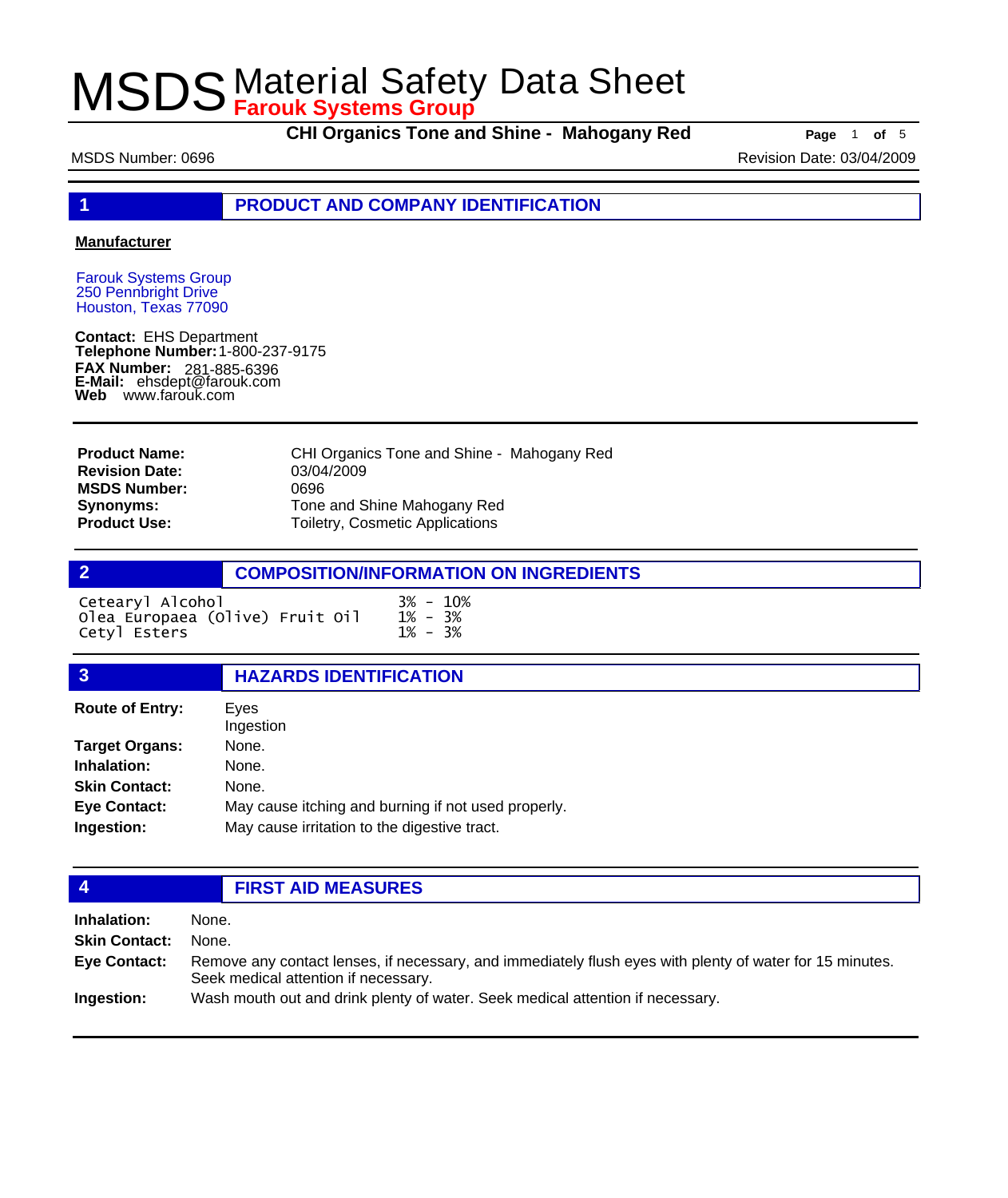**CHI Organics Tone and Shine - Mahogany Red Page** <sup>2</sup> **of** <sup>5</sup>

MSDS Number: 0696 Revision Date: 03/04/2009

**5 FIRE FIGHTING MEASURES**

FLASHPOINT AND METHOD: Not applicable FLAMMABLE LIQUIDS: None. AUTO IGNITION TEMP: None. FLAMMABLE CLASS: None. BURNING RATE OF SOLID:

Not available

GENERAL HAZARDS: Evacuate personnel downwind of fire to avoid inhalation of fumes and smoke. EXTINGUISHING METHODS: Chemical type foam, CO2(Carbon Dioxide), Dry Chemical, Water Fog

HAZARDOUS COMBUSTION PRODUCTS: None.

FIRE FIGHTING PROCEDURES: This product is not flammable.However, hazardous decomposition and combustion products may be formed in a fire situation. Cool exposed containers with water spray to prevent overheating.

FIRE FIGHTING EQUIPMENT: Respiratory and eye protection are required for fire fighting personnel. Full protective equipment (Bunker Gear) and self contained breathing apparatus (SCBA) should be used for all indoor fires and significant outdoor fires. For small outdoor fires, which may be easily extinguished with a portable fire extinguisher, use of a SCBA may not be needed.

## **6 ACCIDENTAL RELEASE MEASURES**

SMALL SPILL: When a spill occurs, use absorbent material on the substance. Dispose of the material according to all local, state and federal regulations. Always use an absorbent material when cleaning up a spill.

ENVIRONMENTAL PRECAUTIONS: Avoid run-off or release into sewers, stormdrains and waterways.

GENERAL PRECAUTIONS: Remove containers away from flammable materials.

### *HANDLING AND STORAGE* Use appropriate personal protective equipment as specified in Section 8. Handle in a manner consistent with good household/personal techniques and practices. **Handling Precautions:** Keep containers/bottles securely sealed when not in use. Store in cool/dry conditions that do not exceed room temperature. Try to store product in temperatures between 40°F to 90° F. **Storage Requirements:**

## **8 EXPOSURE CONTROLS/PERSONAL PROTECTION**

| <b>Engineering Controls:</b>      | These recommendations provide general guideance for handling this product safely. Because<br>specific use conditions may vary, safety procedures should be developed for each specific<br>application of this product. When developing procedures, always consider potential waste,<br>disposal and personal safety issues. |
|-----------------------------------|-----------------------------------------------------------------------------------------------------------------------------------------------------------------------------------------------------------------------------------------------------------------------------------------------------------------------------|
| <b>Protective Equipment:</b>      | EYES AND FACE: For reasonable foreseeable uses of this product, eye and face protection<br>is not required.<br>SKIN: For reasonable foreseeable uses of this product, skin protection is not required.<br>RESPIRATORY: For reasonable foreseeable uses of this product, respiratory protection is not<br>required.          |
| <b>Exposure Guidelines/Other:</b> | EXPOSURE GUIDELINES: Overexposure is unlikely. Since all parameters cannot be foreseen, the use of engineering controls to reduce<br>exposure may be necessary.                                                                                                                                                             |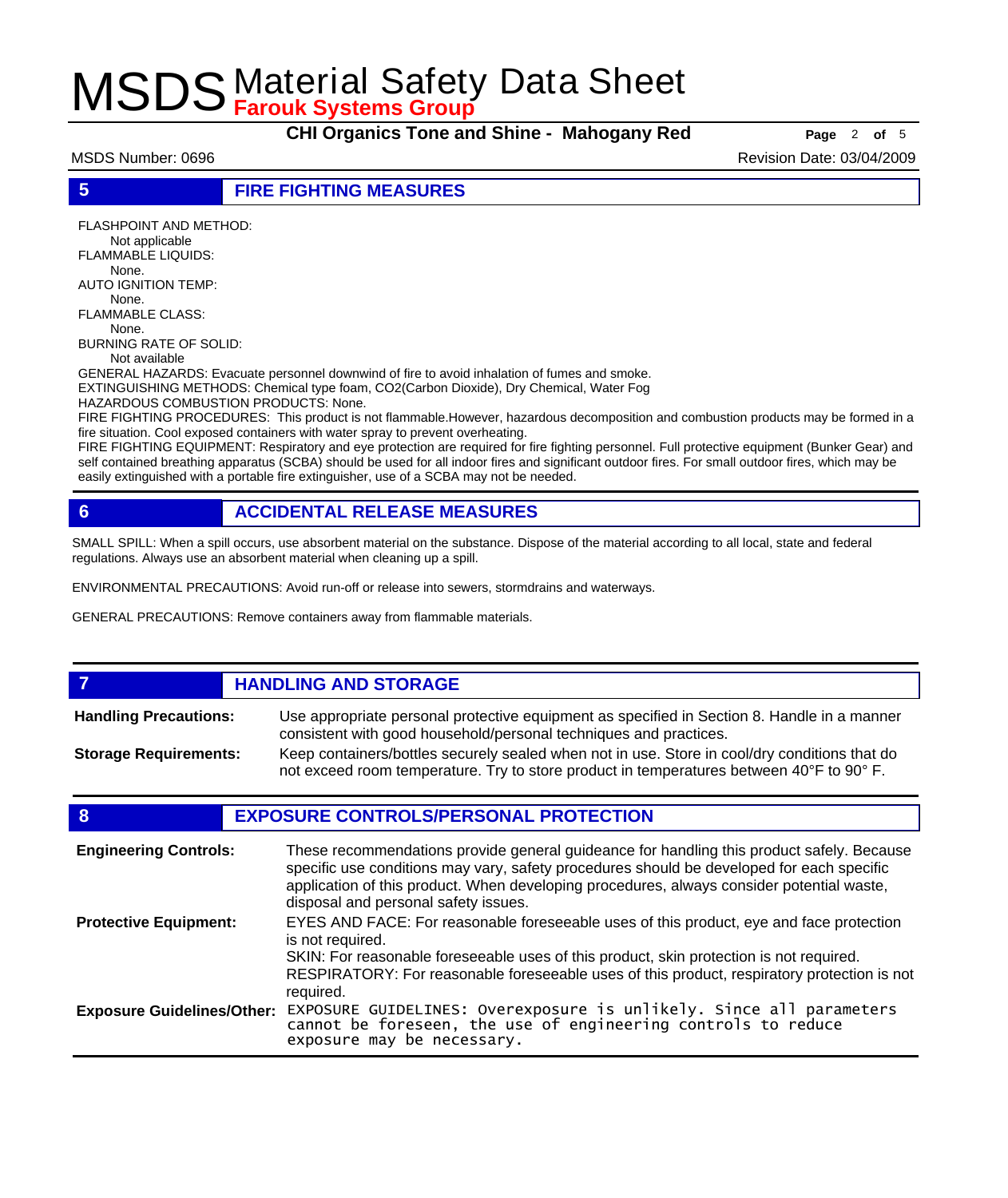**CHI Organics Tone and Shine - Mahogany Red Page** <sup>3</sup> **of** <sup>5</sup>

MSDS Number: 0696 Revision Date: 03/04/2009

### **9 PHYSICAL AND CHEMICAL PROPERTIES**

Appearance: Red violet, viscous liquid **Physical State:** Creme **Odor:** Lemongrass fragrance **pH:** 3.0 - 4.0 **Vapor Pressure:** N/A **Vapor Density:** N/A

**Boiling Point:** N/A **Freezing/Melting Pt.:** Not available **Solubility:** Dispersable in water **Spec Grav./Density:** 1.09

**Viscosity:** 2400 - 4000 cps

| 10                                            |  | <b>STABILITY AND REACTIVITY</b>           |  |
|-----------------------------------------------|--|-------------------------------------------|--|
| Stability:                                    |  | YES                                       |  |
| <b>Conditions to avoid:</b>                   |  | Extreme temperatures.                     |  |
| Materials to avoid (incompatability):         |  | Keep away from strong oxidizing material. |  |
| Hazardous Decomposition products: None known. |  |                                           |  |
| <b>Hazardous Polymerization:</b>              |  | Will Not Occur.                           |  |
|                                               |  |                                           |  |

### **11 TOXICOLOGICAL INFORMATION**

ACUTE:

DERMAL LD50: Not available. ORAL LD50: Not available. INHALATION LC50: Not available. EYE EFFECTS: This product may cause irritation to eyes if not used under normal conditions. TARGET ORGANS: NONE. SENSITIZATIONS: Not available. CARCINOGENICITY: IARC: Listed by IARC - No. NTP: Listed by NTP - No. OSHA: Listed by OSHA - No.

MUTAGENICITY: Not available. REPRODUCTIVE EFFECTS: None. TERATOGENIC EFFECTS: Not available.

## **12 ECOLOGICAL INFORMATION**

ENVIRONMENTAL DATA: Not available. ECOTOXICOLOGICAL INFO: Not available. DISTRIBUTION: Not available. CHEMICAL FATE INFO: Not available.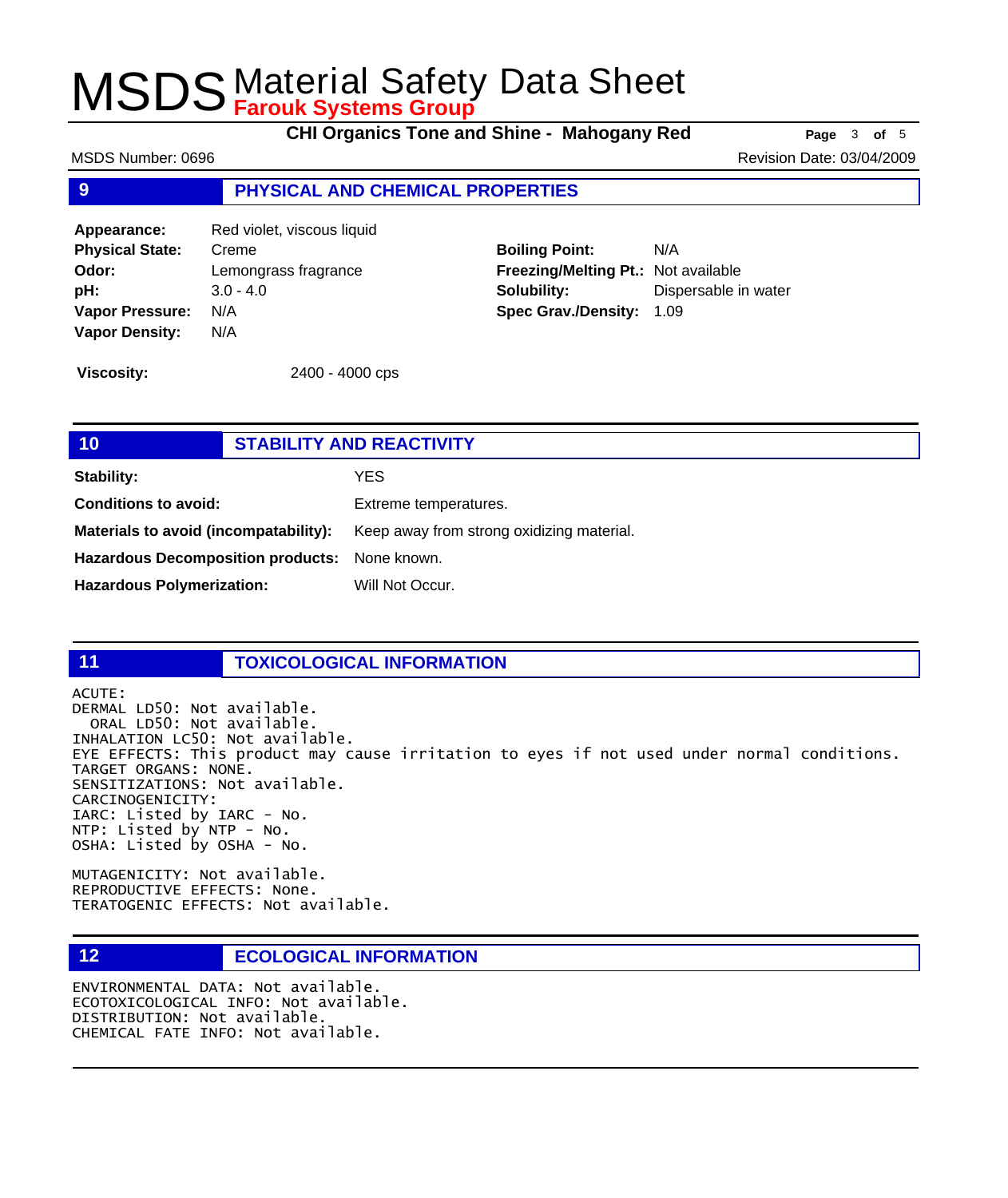**CHI Organics Tone and Shine - Mahogany Red Page** 4 of 5

MSDS Number: 0696 Revision Date: 03/04/2009

### **13 DISPOSAL CONSIDERATIONS**

US EPA Waste Number and Descriptions:

DISPOSAL METHOD: Controlled release of diluted product into a biological wastewater treatment plant. COMPONENT WASTE NUMBER: No EPA Waste Numbers are applicable for this product's components. DISPOSAL INSTRUCTIONS: Dispose of waste material according to local, state and federal rules and regulations.

**14 TRANSPORT INFORMATION**

This product is not regulated as a hazardous material by the United States (DOT) or Canadian (TDG) transportation regulations.

DOT CLASSIFICATION: Shipping Name: CHI Organics Tone and Shine Mahogany Red. Class: None. Non-regulated, non-hazardous

IMDG CLASSIFICATION: Shipping Name: CHI Organics Tone and Shine Mahogany Red. Class: None. Non-regulated, non-hazardous

IATA CLASSIFICATION: Shipping Name: CHI Organics Tone and Shine Mahogany Red. Class: None. Non-regulated, non-hazardous

Outside the United States

1-800-424-9300 1-703-527-3887 CHEMTREC

## **15 REGULATORY INFORMATION**

UNITED STATES: SARA TITLE III (Superfund Amendments and Reauthorization Act) 311/312 HAZARD CATEGORIES Fire: No. Pressure Generating: No. Reactivity: No. Acute: No. 313 REPORTABLE INGREDIENTS: Not applicable. TITLE III NOTES: None. CERCLA(Comprehensive Response, Compensation, and Liability Act) CERCLA RQ: None. TSCA(Toxic Substance Release Act) TSCA REGULATORY: All ingredients are listed in the TSCA Inventory. CANADA: WHMIS(WORKER HAZARDOUS MATERIAL INFORMATION SYSTEM) This product is WHMIS controlled. CANADIAN INGREDIENT DISCLOSURE LIST: Propylene Glycol and Hexylene Glycol. CANADIAN ENVIRONMENTAL PROTECTION ACT: All intentional ingredients are listed on the DSL(Domestic Substance List). EUROPEAN COMMUNITY: EU REGULATORY: All intentional ingredients are listed on the European's EINECS Inventory. STATE REGULATIONS: Not available.

LOCAL REGULATIONS: Not available.